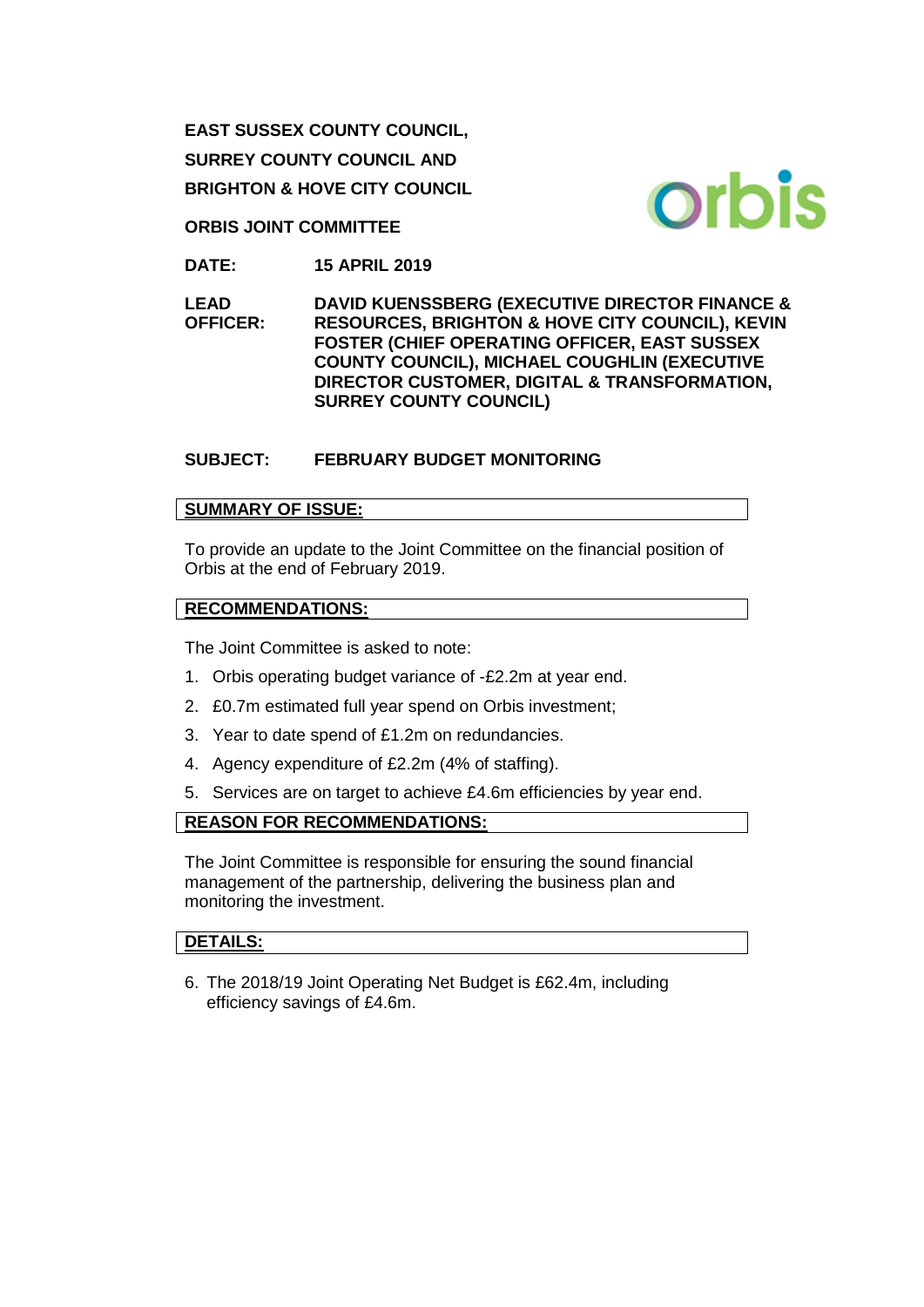### **Orbis Joint Operating Budget**

- 7. As at 28 February 2019 the forecast year end variance is -£2.2m, broadly in line with the year to date variance of -£2.4m. The full year variance has changed from -£0.9m reported at 30 November. The change and full year variance are mainly where vacancies are being held ahead of further re-structures or new structures are in place to deliver challenging savings of £3.2m next year. Anticipated income and associated costs are also higher, this will be reflected in the 2019/20 budget and surpluses will be used towards achieving the 2019/20 savings.
- 8. The following table shows the full year forecast position of the Joint Orbis Budget by service and the revenue contribution for each authority.

|                              | <b>Year to Date</b>    |                        |                   | <b>Full Year</b>       |                          |                   |  |
|------------------------------|------------------------|------------------------|-------------------|------------------------|--------------------------|-------------------|--|
|                              | <b>Budget</b><br>£000s | <b>Actual</b><br>£000s | Variance<br>£000s | <b>Budget</b><br>£000s | <b>Forecast</b><br>£000s | Variance<br>£000s |  |
| <b>Business Operations</b>   | 6,000                  | 5,150                  | $-850$            | 6,545                  | 5,945                    | $-600$            |  |
| Finance                      | 9,614                  | 9,139                  | $-475$            | 10,488                 | 10,038                   | $-450$            |  |
| HR&OD                        | 5,864                  | 5,859                  | -5                | 6,397                  | 6,407                    | 10                |  |
| IT&D                         | 18,371                 | 18,047                 | $-324$            | 20,040                 | 19,640                   | $-400$            |  |
| Management                   | 2,079                  | 1,814                  | $-265$            | 2,268                  | 2,049                    | $-220$            |  |
| Procurement                  | 4.994                  | 4.558                  | $-436$            | 5.448                  | 4.983                    | $-465$            |  |
| Property                     | 10,317                 | 10,259                 | $-58$             | 11,254                 | 11,225                   | $-30$             |  |
| <b>Total Net Expenditure</b> | 57,238                 | 54,825                 | $-2,413$          | 62,441                 | 60,287                   | $-2,155$          |  |
| <b>Subjective Analysis</b>   |                        |                        |                   |                        |                          |                   |  |
| Staffing                     | 64.377                 | 63,537                 | $-840$            | 70,230                 | 69,186                   | $-1,043$          |  |
| Non-Staffing                 | 6,004                  | 5,857                  | $-147$            | 6,550                  | 6,837                    | 287               |  |
| <b>Total Expenditure</b>     | 70,381                 | 69,394                 | $-987$            | 76,779                 | 76,023                   | $-756$            |  |
| Income                       | $-13,143$              | $-14,569$              | $-1,426$          | $-14,337$              | $-15,736$                | $-1,399$          |  |
| <b>Net Expenditure</b>       | 57,238                 | 54,825                 | $-2,413$          | 62,442                 | 60,287                   | $-2,155$          |  |
| <b>Contributions</b>         |                        |                        |                   |                        |                          |                   |  |
| <b>BHCC</b>                  | 12,225                 | 11,709                 | $-515$            | 13,336                 | 12,876                   | $-460$            |  |
| <b>ESCC</b>                  | 13,503                 | 12,934                 | $-569$            | 14,730                 | 14,222                   | $-508$            |  |
| <b>SCC</b>                   | 31,511                 | 30,182                 | $-1,328$          | 34,375                 | 33,189                   | $-1,186$          |  |
| <b>Total</b>                 | 57,238                 | 54,825                 | $-2,413$          | 62,442                 | 60,287                   | $-2,155$          |  |

Table 1 Joint Operating Budget by service

Management costs include an adjustment to ensure that the method of calculating pension contributions is similar in each authority. Numbers have been rounded - which might cause a casting difference.

- 9. The year to date underspend in Business Operations is higher than it should be due to timing of income.
- 10. Business Operations, Finance and Procurement are holding vacancies ahead of further re-structures. There are high levels of vacancies in Property which are offsetting most of the base budget staffing pressure which must be managed in 2019/20.

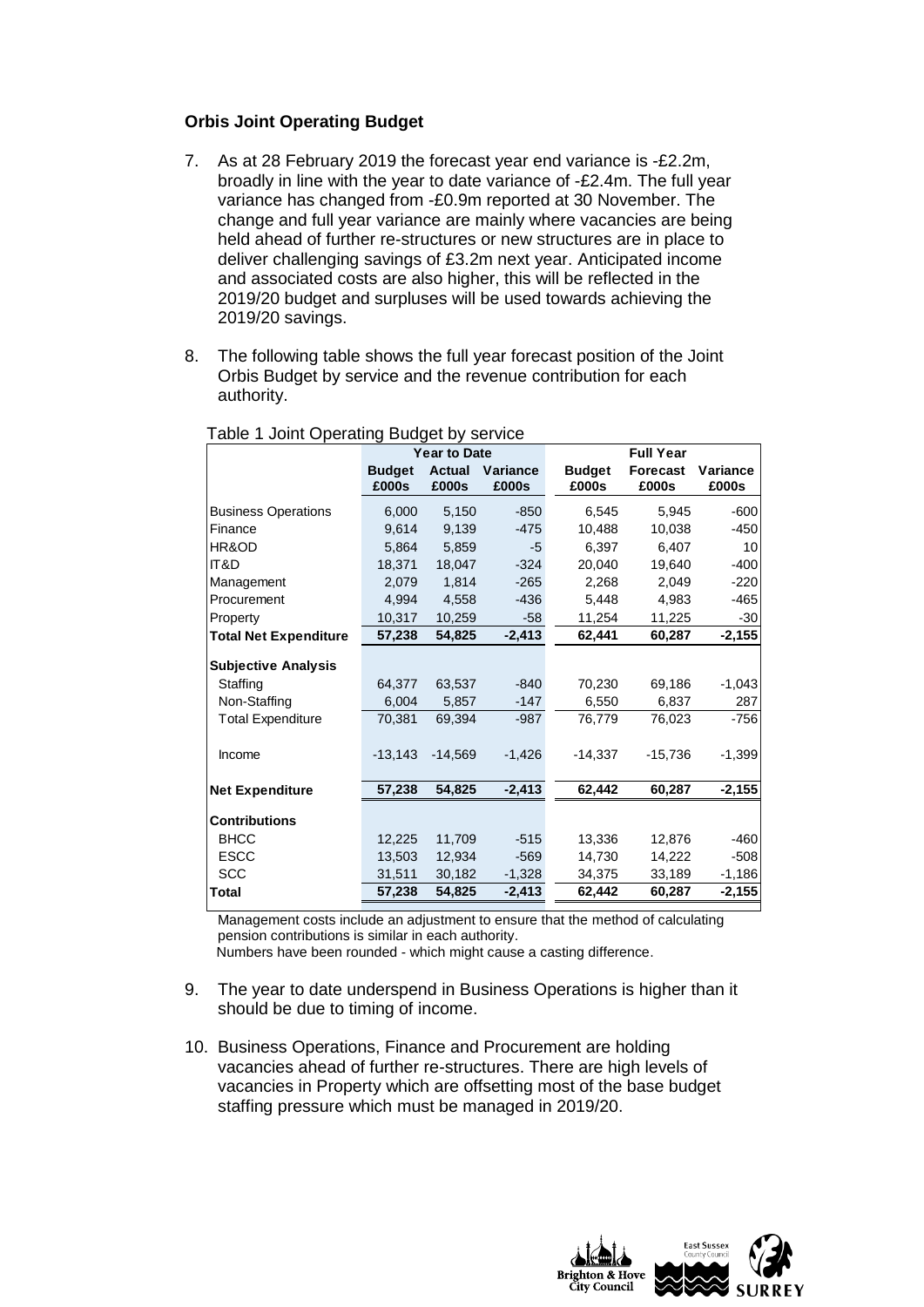### **Orbis Investment**

- 11. The original estimated amount of investment required to ensure the success of the partnership and deliver the efficiency savings was £6.6m, over 5 years from 2014/15. In 2017/18 this total estimated amount reduced to £4.9m. The partnership is responsible for ensuring this is effectively managed and as a result it is continually monitored and reported to the Orbis Leadership Team monthly and the Joint Committee quarterly.
- 12. The Investment expenditure to 31 March 2018 was £1.9m and the latest estimated spend in 2018/19 is a further £0.7m. This is primarily for IT projects required to deliver efficiencies and for external advice.
- 13. Redundancies are approved by the employing authority subject to a robust business case. The redundancy expenditure to date is £1.2m.
- 14. Table 2 shows the latest 2018/19 Orbis Investment full year forecast and the year to date redundancy expenditure.

| <b>Orbis Investment</b>                | <b>Estimate</b> |
|----------------------------------------|-----------------|
|                                        | £000            |
| Programme Level                        | 20              |
| <b>Enabling Programme Support</b>      | 111             |
| External Advice                        | 150             |
| <b>Innovation Fund</b>                 | 50              |
| Core IT - Hygiene Factors              | 161             |
| <b>Business Services IT - approved</b> | 198             |
| Business Services IT - to be approved  |                 |
| <b>Total Orbis Investment</b>          | 691             |
| Contributions                          |                 |
| <b>BHCC</b>                            | 284             |
| <b>ESCC</b>                            | 144             |
| <b>SCC</b>                             | 263             |
|                                        | 691             |

| Table 2: Orbis Investment and Orbis Redundancy Costs |  |
|------------------------------------------------------|--|
|------------------------------------------------------|--|

| <b>Orbis Redundancies</b> | <b>Year to</b> |  |  |
|---------------------------|----------------|--|--|
|                           | <b>Date</b>    |  |  |
|                           | £000           |  |  |
| <b>Total Redundancies</b> | 1,189          |  |  |
| Contributions             |                |  |  |
| <b>BHCC</b>               | 254            |  |  |
| <b>ESCC</b>               | 280            |  |  |
| <b>SCC</b>                | 655            |  |  |
|                           | 1,189          |  |  |

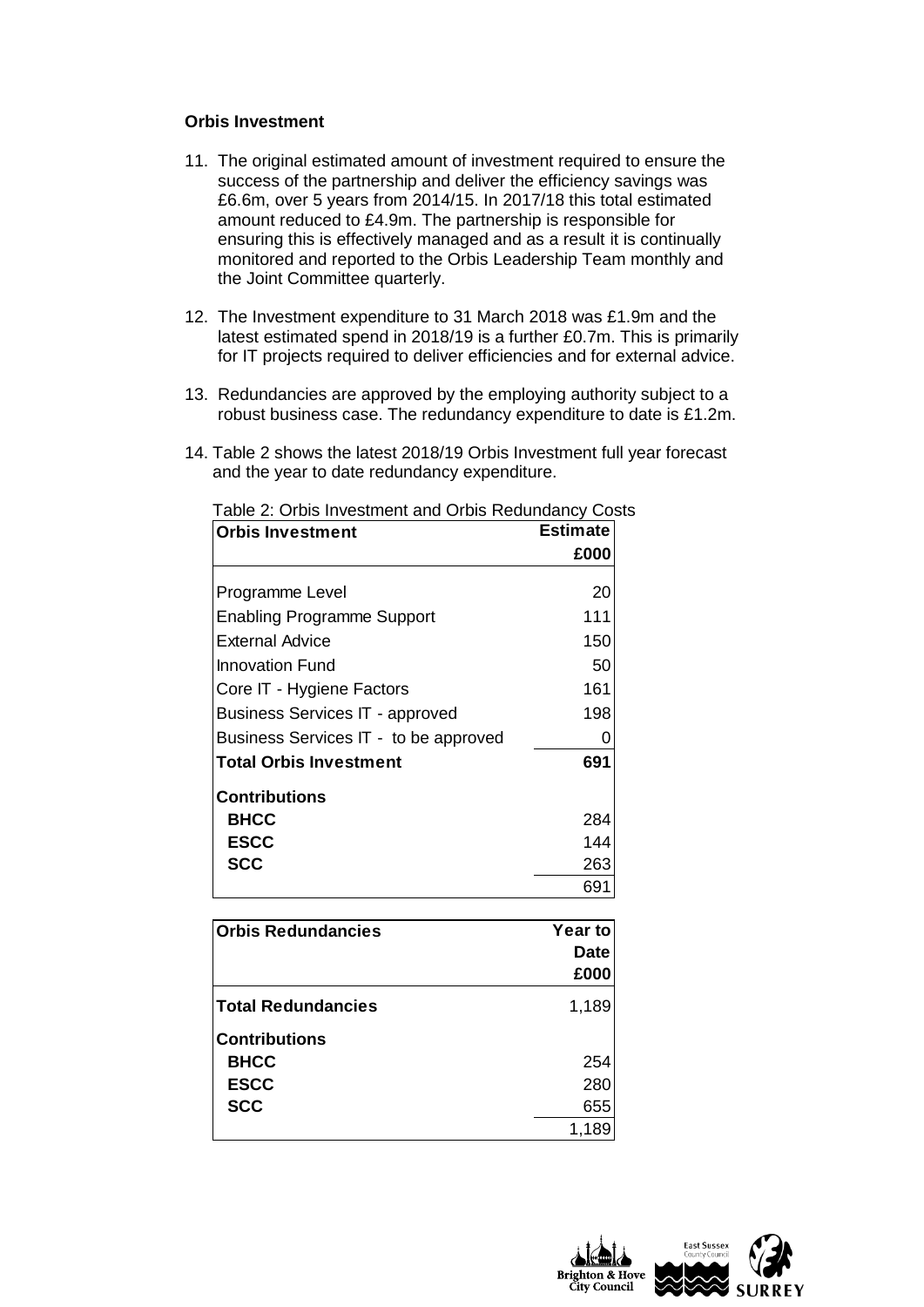15. The contributions to Orbis investment are as per the agreed contribution ratio apart from where more expenditure is needed in an authority. As higher IT investment is needed in BHCC the contribution has increased accordingly. Redundancies are funded as per the agreed contribution ratios.

### **Efficiencies**

- 16. The Joint Operating budget includes challenging efficiency savings and increased income targets of £4.6m in 2018/19.
- 17. Services are on track to deliver the efficiencies although Property is yet to put permanent plans in place to deliver their savings. The savings are being achieved by higher than anticipated vacancies. Table 3 below shows the efficiencies and latest RAG.

|                            | <b>MTFP</b> |                    | Latest    |              |
|----------------------------|-------------|--------------------|-----------|--------------|
| <b>Service</b>             | £'000 RAG   |                    | £'000 RAG |              |
| <b>Business Operations</b> |             | 197 GREEN          |           | 197 GREEN    |
| Finance                    |             | 1,131 <b>AMBER</b> |           | 1,131 GREEN  |
| HR & OD                    |             | 774 GREEN          |           | 774 GREEN    |
| IT & Digital               |             | 1,552 AMBER        |           | 1,552 GREEN  |
| Procurement                |             | 56 GREEN           |           | 56 GREEN     |
| Property                   |             | 150 GREEN          | 901       | Green        |
| Property                   |             | 751 AMBER          |           | <b>Amber</b> |
| <b>TOTAL</b>               | 4,611       |                    | 4,611     |              |
| <b>Summary</b>             |             | 3,434 AMBER        | 0         | <b>AMBER</b> |
|                            | 1,177       | <b>GREEN</b>       | 4,611     | <b>GREEN</b> |
| Total                      | 4,611       | Total              | 4,611     |              |

Table 3: 2018/19 Efficiencies

## **Staffing**

- 18. The Orbis Joint Committee is responsible for managing all aspects of the Joint Operating Budget, including staffing. The staffing budget is set on the estimated establishment needed to deliver services, after deducting costs for an estimated level of vacancies.
- 19. The full year forecast variance is -£1m mainly as a result of holding vacancies ahead of restructures. Table 4 below provides a breakdown of the staffing year to date and full year forecast variance for each service.

| Table 4: Year to date and full year staffing variance |  |
|-------------------------------------------------------|--|
|-------------------------------------------------------|--|

| <b>Staffing</b>              | <b>Year to Date</b> |        |                        | <b>Full Year</b> |                                 |          |
|------------------------------|---------------------|--------|------------------------|------------------|---------------------------------|----------|
|                              | <b>Budget</b>       |        | <b>Actual Variance</b> |                  | <b>Budget Forecast Variance</b> |          |
|                              | £000                | £000   | £000                   | £000             | £000                            | £000     |
| <b>Business Operations</b>   | 10,194              | 9.759  | $-434$                 | 11,120           | 10.620                          | $-500$   |
| Finance                      | 11,244              | 10,867 | $-377$                 | 12,266           | 12,013                          | $-253$   |
| IHR&OD                       | 6,387               | 6,655  | 268                    | 6,967            | 7.009                           | 421      |
| IT&D                         | 19,678              | 19,806 | 128                    | 21,467           | 21,667                          | 200      |
| Management                   | 638                 | 653    | 15                     | 696              | 686                             | $-10$    |
| Procurement                  | 4,995               | 4,582  | $-413$                 | 5,449            | 4.994                           | $-455$   |
| Property                     | 11,242              | 11,214 | $-27$                  | 12,264           | 12,197                          | $-67$    |
| <b>Total Net Expenditure</b> | 64,377              | 63,537 | -840                   | 70,230           | 69,186                          | $-1,043$ |